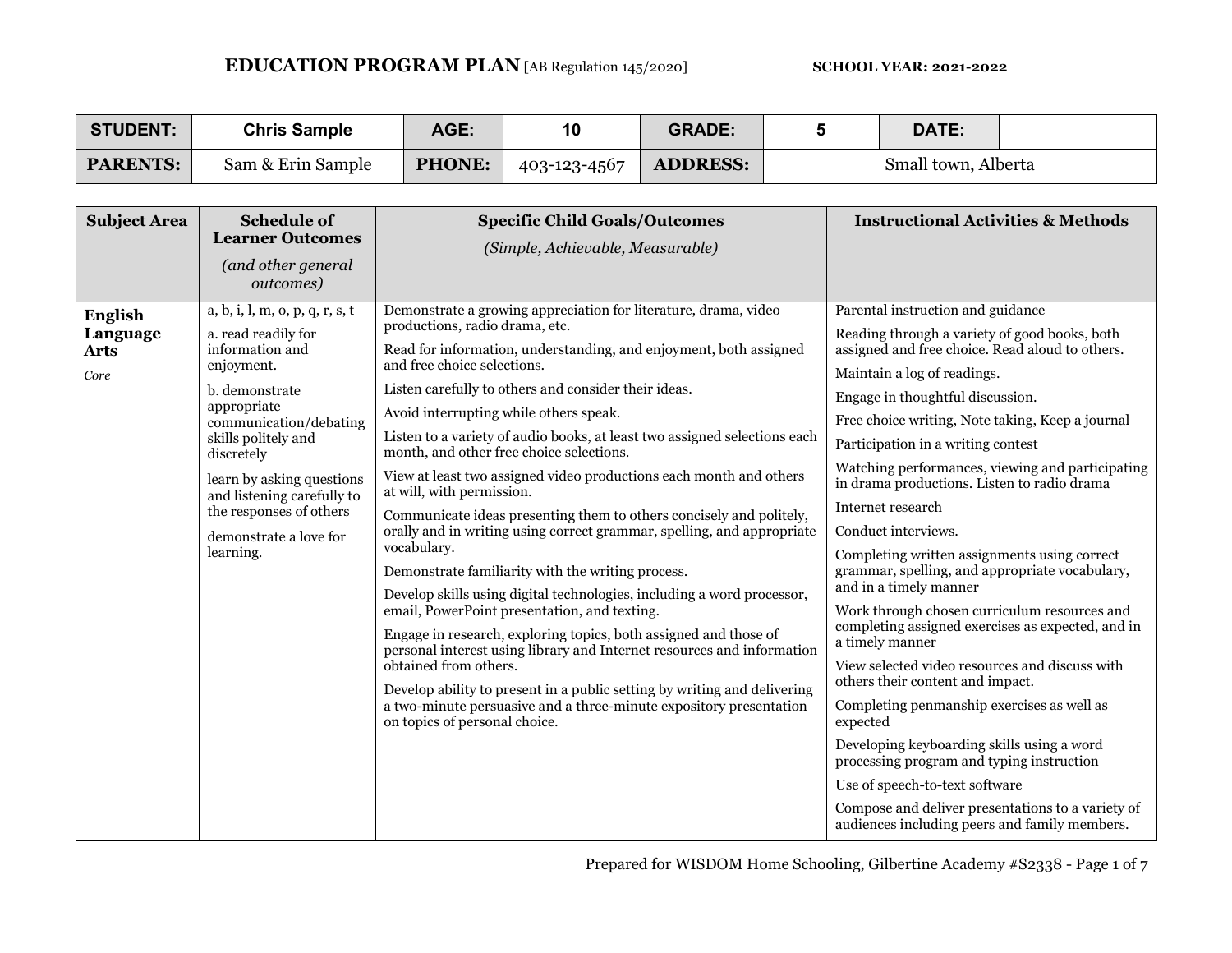|                                                  |                                              | <b>EDUCATION PROGRAM PLAN</b> [AB Regulation 145/2020]                                                                 | <b>SCHOOL YEAR: 2021-2022</b>                                                                  |  |
|--------------------------------------------------|----------------------------------------------|------------------------------------------------------------------------------------------------------------------------|------------------------------------------------------------------------------------------------|--|
| <b>Mathematics</b>                               | c, n                                         | Quickly recall multiplication and division facts to 144.                                                               | Singapore Math 5 Workbook (4 lessons per week)                                                 |  |
| & Logic                                          | c. use mathematics to<br>solve problems in   | Read and write numbers to ten million in numbers and words.                                                            | Hands-on supplementary activities from                                                         |  |
| Core                                             | business, science and                        | Multiply and divide numbers 4 digits long by a 2 digit whole number.                                                   | mathblaster.com, creeksidelearning.com/math-<br>activities-5th-grade-6th-grade/,               |  |
|                                                  | daily life situations,                       | Use approximation to round numbers to the nearest 1000.                                                                | mathlearningcenter.org, and                                                                    |  |
|                                                  | n. demonstrate critical                      | Estimate answers in calculations involving addition, subtraction, and                                                  | teacherspayteachers.com                                                                        |  |
|                                                  | and creative thinking                        | multiplication.                                                                                                        | Applied mathematics in daily life through games,                                               |  |
| skills in problem solving<br>and decision making |                                              | Carry out combined operations involving the 4 operations (include the<br>use of brackets).                             | puzzles, cooking, baking, budgeting, and grocery<br>shopping                                   |  |
|                                                  |                                              | Solve word problems including whole numbers, volume, fractions,<br>decimals, averages, rates, ratios, and percentages. | Timed fact practice before supper 3 days per week<br>with worksheets from mathinenglish.com    |  |
|                                                  |                                              | Convert measurements involving decimals and fractions.                                                                 | Personal expenses logbook                                                                      |  |
|                                                  |                                              | Determine the volume of a cube and area of a triangle.                                                                 | Online math games from ab.mathgames.com                                                        |  |
|                                                  |                                              | Read and interpret line graphs.                                                                                        |                                                                                                |  |
|                                                  |                                              | Add and subtract unlike fractions and mixed numbers.                                                                   |                                                                                                |  |
|                                                  |                                              | Calculate the product of 2 fractions.                                                                                  |                                                                                                |  |
|                                                  |                                              | Divide a proper fraction by a whole number.                                                                            |                                                                                                |  |
|                                                  |                                              | Multiply and divide decimals up to 3 decimal places by tens,<br>hundreds, and thousands.                               |                                                                                                |  |
|                                                  |                                              | Identify vertically opposite angles.                                                                                   |                                                                                                |  |
|                                                  |                                              | Tell direction in relation to the 8-point compass.                                                                     |                                                                                                |  |
|                                                  |                                              | State and find unknown angles using the properties of a<br>parallelogram, a rhombus, a trapezium and a triangle.       |                                                                                                |  |
|                                                  |                                              | Calculate average, rate, and speed.                                                                                    |                                                                                                |  |
|                                                  |                                              | Use ratio to show the relative sizes of 3 quantities.                                                                  |                                                                                                |  |
|                                                  |                                              | Reduce a given ratio to its lowest terms.                                                                              |                                                                                                |  |
|                                                  |                                              | Recognize the equivalence between fractions, decimals and<br>percentages.                                              |                                                                                                |  |
| <b>Science</b>                                   | d, e                                         | Be familiar with and able to explain the main elements of the scientific<br>method                                     | Read, watch, discuss a variety of material/<br>resources on a given topic both of interest and |  |
| Core                                             | d. understand the<br>physical world, ecology | Make observations, hypothesis, analyze, and report findings                                                            | importance.                                                                                    |  |
|                                                  | and the diversity of life                    | Ask open ended questions that further and guide learning                                                               | Conduct experiments that will use the scientific<br>method.                                    |  |
|                                                  |                                              | Test hypotheses safely showing understanding of proper testing and                                                     | Work through chosen curriculum resources.                                                      |  |
|                                                  | e. understand the                            |                                                                                                                        |                                                                                                |  |

Prepared for WISDOM Home Schooling, Gilbertine Academy #S2338 - Page 2 of 7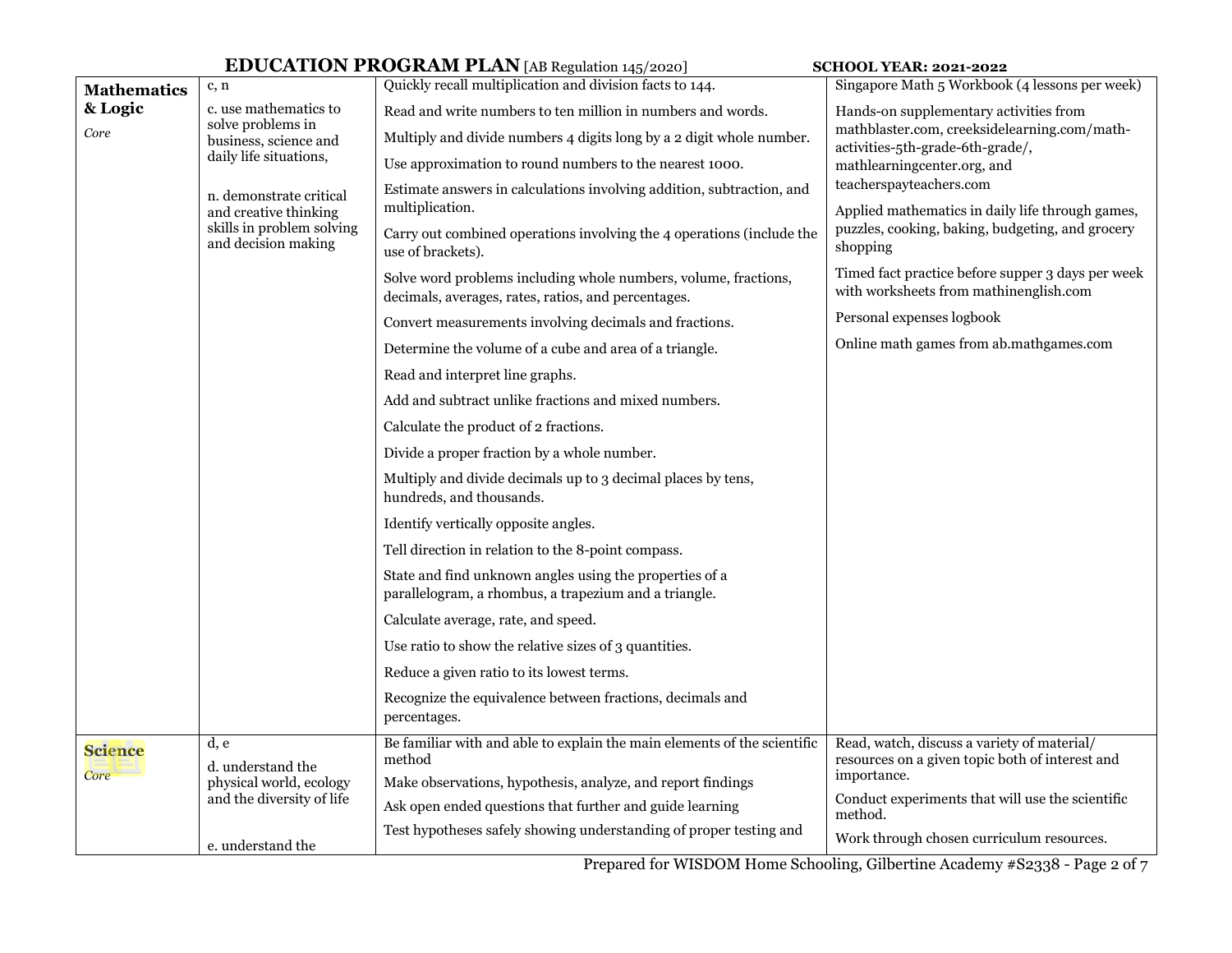## **EDUCATION PROGRAM PLAN** [AB Regulation 145/2020] **SCHOOL YEAR: 2021-2022**

|                           |                                                                                                                                                                                                                                                                                                 | <b>ED O CATTON T INOOIMMT TEAN</b> [AD REGUIALON 145/2020]                                                                                                  | <b>SUITOL LEAR. 2021-2022</b>                                                                                            |  |
|---------------------------|-------------------------------------------------------------------------------------------------------------------------------------------------------------------------------------------------------------------------------------------------------------------------------------------------|-------------------------------------------------------------------------------------------------------------------------------------------------------------|--------------------------------------------------------------------------------------------------------------------------|--|
|                           | scientific method, the<br>nature of science and<br>technology and their                                                                                                                                                                                                                         | use of materials<br>Gain clear and detailed record keeping skills using paper and pen or<br>digital technologies working with data graphs, charts, diagrams | Maintain a science journal recording learning and<br>experiment hypothesis, observations, and<br>findings.               |  |
| application to daily life |                                                                                                                                                                                                                                                                                                 | Present thoughts, research findings, experimental reports to others in                                                                                      | Use of multiple library resources                                                                                        |  |
|                           |                                                                                                                                                                                                                                                                                                 | proper sequence with clarity using a variety of methods such as digital<br>powerpoint, video, written report, images, displays, etc                         | Use of various internet resources for enhanced<br>learning and research                                                  |  |
|                           |                                                                                                                                                                                                                                                                                                 | Further strengthen problem solving skills<br>Understand our role in the world as a steward of that which is given to                                        | Give presentations of learning using a variety of<br>methods/platforms.                                                  |  |
|                           |                                                                                                                                                                                                                                                                                                 | us and our individual or communal responsibility to care for it                                                                                             | Participate in a science fair/enhanced learning day<br>as a presenter and learner.                                       |  |
|                           |                                                                                                                                                                                                                                                                                                 | Research to find pertinent information and summarize findings                                                                                               | Explore the world asking questions and finding                                                                           |  |
|                           |                                                                                                                                                                                                                                                                                                 | Expand curiosity, love of learning, gaining questioning and problem<br>solving skills as a variety of areas of interest are studied, making                 | answers.                                                                                                                 |  |
|                           |                                                                                                                                                                                                                                                                                                 | learning relevant and purposeful                                                                                                                            | Textbook, Literature, Games                                                                                              |  |
|                           |                                                                                                                                                                                                                                                                                                 | Expand scientific thought, understanding and knowledge on a variety<br>of topics.                                                                           | Visit a local university and discuss scientific topics<br>of study with a professor.                                     |  |
|                           |                                                                                                                                                                                                                                                                                                 |                                                                                                                                                             | Attend a tour of science labs at a local high school<br>or university.                                                   |  |
| <b>Social</b>             | f, h, m, i                                                                                                                                                                                                                                                                                      | Learn about our Scottish family heritage and their                                                                                                          | Interview family members.                                                                                                |  |
| <b>Studies</b><br>Core    | f. know the history and<br>geography of Canada and<br>have a general<br>understanding of world<br>history and geography,<br>h. respect the cultural<br>diversity, the religious<br>diversity and the                                                                                            | immigration to Canada, first to Nova Scotia and then to<br>Alberta                                                                                          | Watch documentaries and read books on British<br>immigration to Canada.                                                  |  |
|                           |                                                                                                                                                                                                                                                                                                 | Explore how life was in Scotland, compared to Nova<br>Scotia, compared to Alberta                                                                           | Complete The Great Canadian Adventure Nova<br>Scotia and Alberta (History).                                              |  |
|                           |                                                                                                                                                                                                                                                                                                 | Develop an understanding of how Indigenous ways of life<br>were altered by European settlers                                                                | Create a poster comparison of daily life of our<br>family members in Scotland, Nova Scotia, and<br>Alberta.              |  |
|                           | common values of                                                                                                                                                                                                                                                                                | Learn to communicate information, ideas, opinions, with                                                                                                     | Interview Indigenous elders.                                                                                             |  |
|                           | Canada,                                                                                                                                                                                                                                                                                         | respect to others                                                                                                                                           | Take a local Indigenous art class.                                                                                       |  |
|                           | m. research an issue<br>thoroughly and evaluate<br>the credibility and<br>reliability of information<br>sources,<br>i. demonstrate desirable<br>personal characteristics<br>such as respect,<br>responsibility, fairness,<br>honesty, caring, loyalty<br>and commitment to<br>democratic ideals | Learn how to disagree respectfully                                                                                                                          | Write 2 one page opinion essays, each persuading                                                                         |  |
|                           |                                                                                                                                                                                                                                                                                                 | Begin to develop research skills on the internet and in                                                                                                     | a different opinion on the same topic (cross-over<br>with English Language Arts).                                        |  |
|                           |                                                                                                                                                                                                                                                                                                 | books                                                                                                                                                       | Brainstorm, discuss, and record respectful ways to                                                                       |  |
|                           |                                                                                                                                                                                                                                                                                                 | Begin to learn how to evaluate resources                                                                                                                    | assert an opinion and disagree with another, and<br>use them in daily language with siblings.                            |  |
|                           |                                                                                                                                                                                                                                                                                                 | Learn how to properly cite resources in a writing<br>composition                                                                                            | Research, prepare, and script a debate with his<br>sister within respectful parameters (supported<br>research and prep). |  |
|                           |                                                                                                                                                                                                                                                                                                 |                                                                                                                                                             |                                                                                                                          |  |
|                           |                                                                                                                                                                                                                                                                                                 |                                                                                                                                                             |                                                                                                                          |  |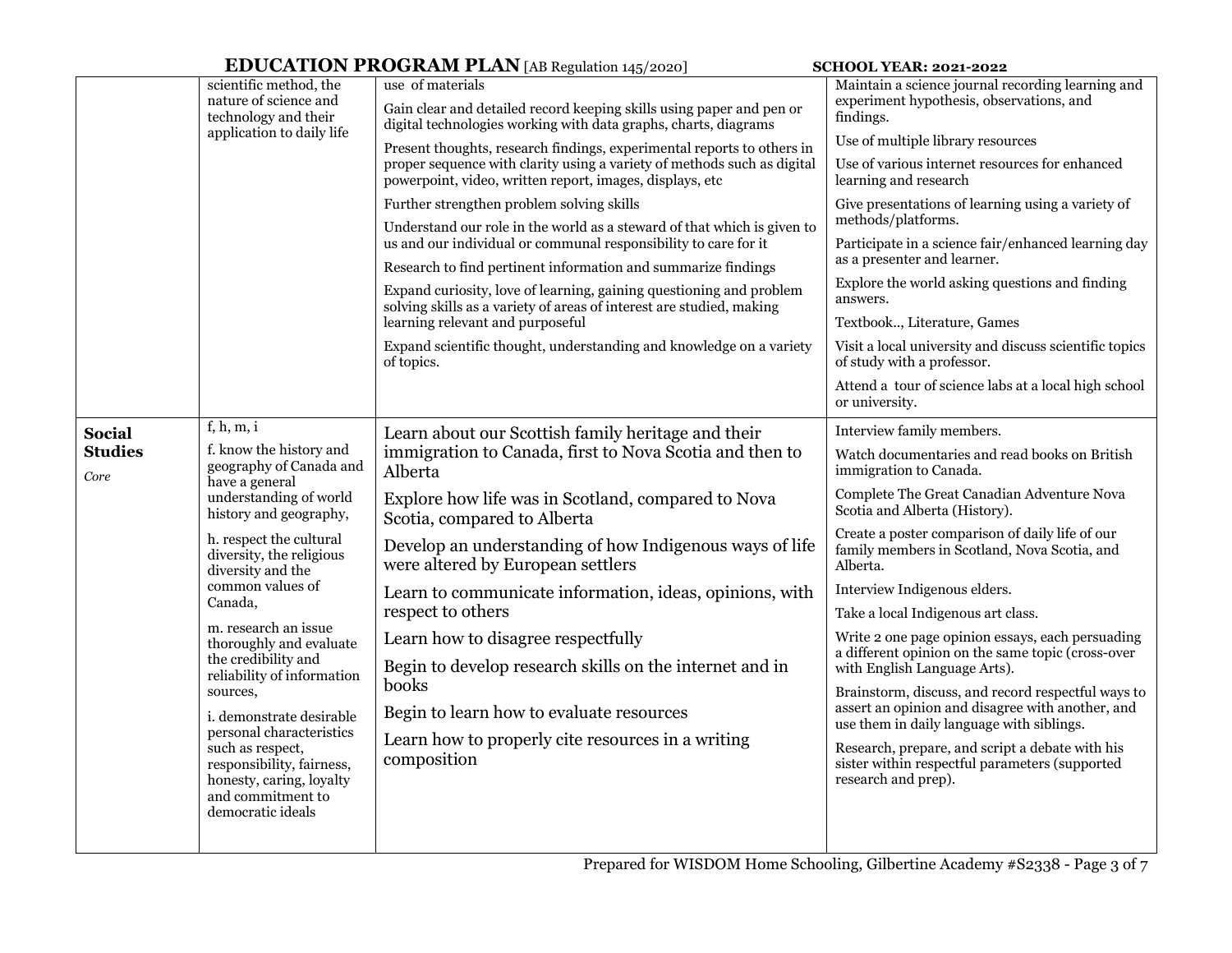|                                                   |                                                                                                       | <b>EDUCATION PROGRAM PLAN</b> [AB Regulation 145/2020]                                                                                            | <b>SCHOOL YEAR: 2021-2022</b>                                                                                                                                        |  |
|---------------------------------------------------|-------------------------------------------------------------------------------------------------------|---------------------------------------------------------------------------------------------------------------------------------------------------|----------------------------------------------------------------------------------------------------------------------------------------------------------------------|--|
| <b>Physical</b><br><b>Education</b>               | j, k, p, and s<br>j. recognize the<br>importance of personal<br>well-being and appreciate             | Continue to learn about a fit lifestyle.<br>Live an active life, daily.<br>Discuss how we feel, physically and mentally, after we play hard at an | Learn from parents or other instructors how to<br>play various games and sports, including croquet,<br>badminton, tennis, baseball, skiing and skating.<br>Have fun! |  |
| how family and others<br>contribute to that well- |                                                                                                       | activity.<br>Try many body motions to work the muscles.                                                                                           | Shoot baskets, and play football and baseball<br>catch with dad.                                                                                                     |  |
|                                                   | being                                                                                                 | Work on coordination.<br>Learn about good sportsmanship and playing as a good team member.                                                        | Do daily exercise with mom. Go outdoors to walk,<br>run, ride a bike or scooter with family.                                                                         |  |
|                                                   | k. know the basic                                                                                     | Manage personal competitiveness; ongoing discussion, with parents,                                                                                | Take weekly horseback riding lessons for 6 weeks.                                                                                                                    |  |
| requirements of an<br>active, healthful lifestyle |                                                                                                       | on how to do this                                                                                                                                 | Bounce on the trampoline, often.                                                                                                                                     |  |
|                                                   |                                                                                                       | Learn about a variety of sports and their history.                                                                                                | Play with siblings and friends in the fort in the<br>yard and on the swingset.                                                                                       |  |
|                                                   |                                                                                                       | Recognize that physical work provides exercise.                                                                                                   | Take swimming lessons in the spring session.                                                                                                                         |  |
|                                                   |                                                                                                       | Continue to learn about nutrition and health.                                                                                                     | Work and get exercise: rake leaves, clean up the                                                                                                                     |  |
|                                                   |                                                                                                       | Learn about healthiness and being outdoors.                                                                                                       | yard, shovel snow, deliver the weekly newspaper,<br>wash the car with mom.                                                                                           |  |
|                                                   |                                                                                                       |                                                                                                                                                   | Go walking or hiking with the family.                                                                                                                                |  |
|                                                   |                                                                                                       |                                                                                                                                                   | Camp with the family and get lots of exercise and<br>fresh air. Try fishing this year.                                                                               |  |
| Home<br>Economics,<br><b>Industrial</b>           | i, k, j, p, q, r, s, t<br>q. manage time and other<br>resources needed to<br>complete a task,         | Develop independence and competency in a variety of household<br>responsibilities.                                                                | Within a given budget, plan and prepare a full<br>meal, from shopping for the food to serving the<br>meal (with support as needed).                                  |  |
| Arts                                              |                                                                                                       | Learn kitchen safety, including how to safely use a knife, safely<br>prepare and store food, and how to clean up properly.                        | Maintain a neat, tidy, and ordered work space.                                                                                                                       |  |
|                                                   | n. demonstrate critical<br>and creative thinking<br>skills in problem solving<br>and decision making, | Learn to read and follow a recipe.<br>Demonstrate interest in learning how things work and the nature of                                          | Engage in activities involving repair, construction,<br>mechanics, electronics, and the use of tools.                                                                |  |
|                                                   |                                                                                                       | challenges encountered in daily life by observing carefully, asking<br>questions, and through study.                                              | Help mom and dad with the construction of the<br>new garden shed.                                                                                                    |  |
|                                                   |                                                                                                       | Improve problem solving ability.                                                                                                                  | Help dad put the winter tires on the truck.                                                                                                                          |  |
|                                                   |                                                                                                       |                                                                                                                                                   | Help dad change the oil in the truck.                                                                                                                                |  |
| Art/Music                                         | l, p, r, s, and t                                                                                     | Musical Appreciation:                                                                                                                             | Composer study                                                                                                                                                       |  |
|                                                   | l. understand and                                                                                     | -understand the variation in music from gregorian chant, orchestral,<br>classical, and modern music                                               | Music History resources                                                                                                                                              |  |
|                                                   | appreciate literature, the<br>arts and the creative                                                   | -understand that music tells a story                                                                                                              | Instrument study                                                                                                                                                     |  |
|                                                   | process                                                                                               | -name composers from the five main musical eras (medieval,<br>romantic, baroque, classical, modern)                                               | Chosen instrument and music lessons with<br>Sample Teacher                                                                                                           |  |
|                                                   |                                                                                                       | -understand how music has developed over time                                                                                                     | Various music books, sheet music, instrument<br>supplies                                                                                                             |  |
|                                                   |                                                                                                       |                                                                                                                                                   | Music staff paper                                                                                                                                                    |  |

Prepared for WISDOM Home Schooling, Gilbertine Academy #S2338 - Page 4 of 7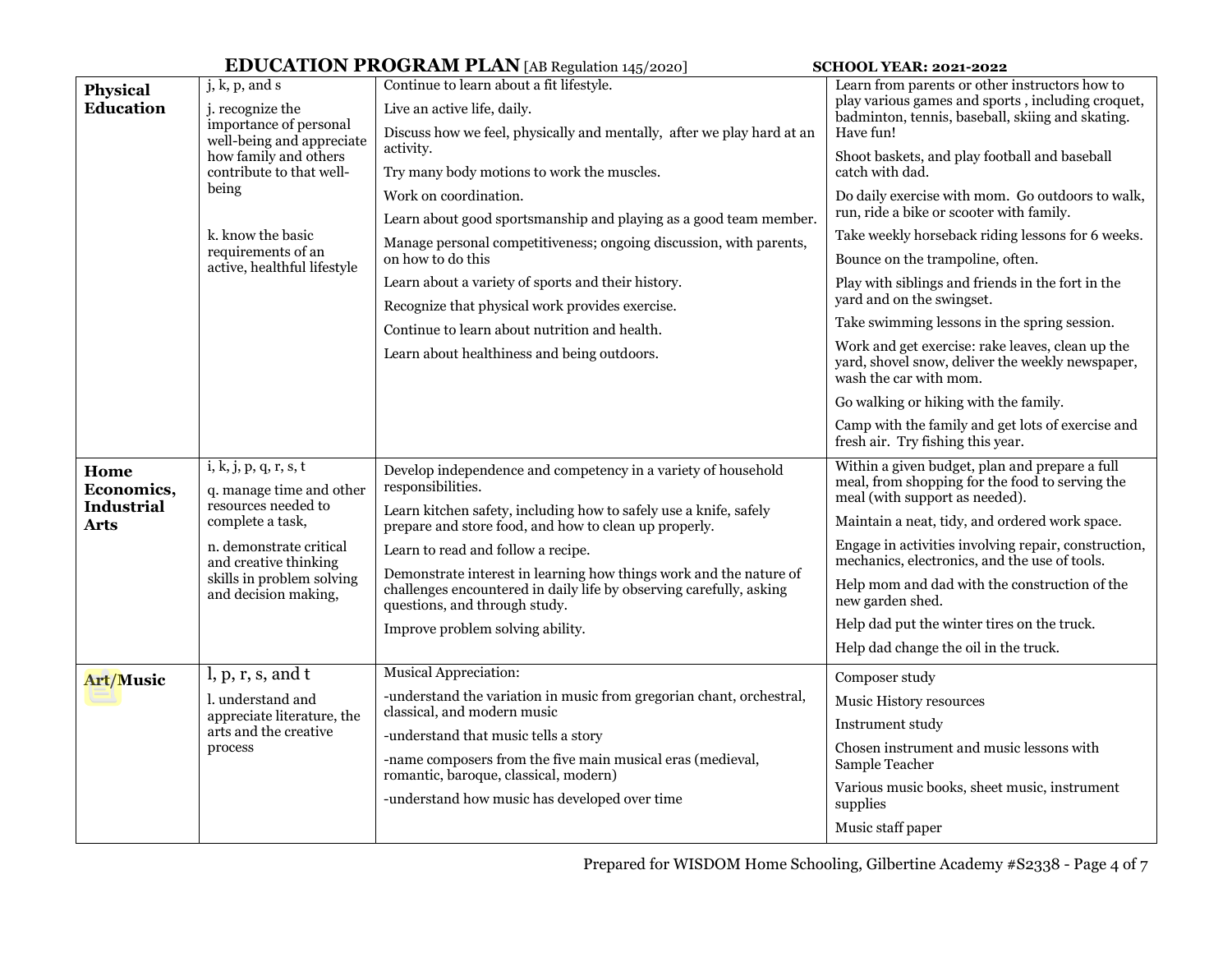|                                                                                   |                                                                                                                             | <b>EDUCATION PROGRAM PLAN</b> [AB Regulation 145/2020]                                                                                                                                  | <b>SCHOOL YEAR: 2021-2022</b>                                                                       |  |
|-----------------------------------------------------------------------------------|-----------------------------------------------------------------------------------------------------------------------------|-----------------------------------------------------------------------------------------------------------------------------------------------------------------------------------------|-----------------------------------------------------------------------------------------------------|--|
|                                                                                   |                                                                                                                             | Musical Skills - Instrument specific:                                                                                                                                                   | Create a timeline of the musical eras.                                                              |  |
|                                                                                   |                                                                                                                             | -name the four instrument families                                                                                                                                                      | Field trips to various musical performances                                                         |  |
|                                                                                   |                                                                                                                             | -play songs on an instrument of choice                                                                                                                                                  | inclusive of orchestral/symphony, musicals, and<br>various individual instrumental performances     |  |
| -express emotion in music and tell a musical story                                |                                                                                                                             |                                                                                                                                                                                         |                                                                                                     |  |
|                                                                                   |                                                                                                                             | -play various scales, chords, triads, etc                                                                                                                                               |                                                                                                     |  |
|                                                                                   |                                                                                                                             |                                                                                                                                                                                         |                                                                                                     |  |
|                                                                                   | <b>Musical Theory:</b>                                                                                                      |                                                                                                                                                                                         | Artist study                                                                                        |  |
|                                                                                   |                                                                                                                             | -read and perform simple rhythms inclusive of whole, half, quarter,<br>and eighth note patterns                                                                                         | Various art supplies                                                                                |  |
|                                                                                   |                                                                                                                             | -recognize and name notes within the musical alphabet (A-G) as well                                                                                                                     | Art classes (video based, books, internet)                                                          |  |
|                                                                                   |                                                                                                                             | as read and write them on the musical staff                                                                                                                                             | Learn to draw books                                                                                 |  |
|                                                                                   |                                                                                                                             | -read and recognize basic intervals such as minor and major 2nd,<br>minor and major 3rd, perfect 4, perfect 5th, perfect 8th, in performed                                              | Create a timeline.                                                                                  |  |
|                                                                                   |                                                                                                                             | and written music                                                                                                                                                                       | Field trips to art galleries and exhibits                                                           |  |
|                                                                                   |                                                                                                                             |                                                                                                                                                                                         | Interview an artist.                                                                                |  |
| Art Study:<br>-study styles of art through major points in history and understand |                                                                                                                             | Attend an art workshop with a local university                                                                                                                                          |                                                                                                     |  |
|                                                                                   |                                                                                                                             | student, artist, or professor.                                                                                                                                                          |                                                                                                     |  |
|                                                                                   |                                                                                                                             | how the art has developed over time                                                                                                                                                     | Create art using various mediums such as water<br>colour, water base, and oil paints, oil and chalk |  |
|                                                                                   |                                                                                                                             | -study and follow the lives of various artists through the ages noting<br>the effect that their experiences, personality, lifestyle, and the world<br>around them had on their art work | pastels, charcoal, ink (marker/pen), crayon,<br>pencil, digital media, etc.                         |  |
|                                                                                   |                                                                                                                             |                                                                                                                                                                                         | Use creativity and imagination to turn various                                                      |  |
|                                                                                   |                                                                                                                             | Art Skill:                                                                                                                                                                              | resources and material into artwork through                                                         |  |
|                                                                                   |                                                                                                                             | -improve fine motor skills through various artistic activities                                                                                                                          | crafts, sewing, knitting/crocheting, recyclable                                                     |  |
|                                                                                   |                                                                                                                             | -express emotions and tell a story through various methods of art                                                                                                                       | materials, etc.                                                                                     |  |
|                                                                                   |                                                                                                                             | -understand and use various elements of art such as lighting,<br>perspective, lines, colour, texture                                                                                    |                                                                                                     |  |
|                                                                                   |                                                                                                                             | -learn to draw animals, people, objects, and landscapes                                                                                                                                 |                                                                                                     |  |
|                                                                                   |                                                                                                                             |                                                                                                                                                                                         |                                                                                                     |  |
| <b>Character</b><br>and/or                                                        | h, i, j, p, q, r, s, t<br>h. respect the cultural                                                                           | Spend time in daily prayer, scripture reading and memorization,<br>worship                                                                                                              | Read, discuss, sing and do activities with parents<br>to learn and to grow in faith.                |  |
| Religion                                                                          | diversity, the religious                                                                                                    | Learn about grace, joy and peace                                                                                                                                                        | Learn about various religions.                                                                      |  |
|                                                                                   | diversity and the<br>common values of<br>Canada<br>i. demonstrate desirable<br>personal characteristics<br>such as respect, | Participate in family devotions, church                                                                                                                                                 | Learn about the importance of the family.                                                           |  |
|                                                                                   |                                                                                                                             | Show improved effort to avoid being late                                                                                                                                                | Work alongside parents while serving others.                                                        |  |
|                                                                                   |                                                                                                                             | Show improved effort to avoid procrastination.                                                                                                                                          | Be taught to help and to work on tasks at home                                                      |  |
|                                                                                   |                                                                                                                             | Learn how to appreciate and care about others.                                                                                                                                          | and in the yard appropriate to this age.                                                            |  |

Prepared for WISDOM Home Schooling, Gilbertine Academy #S2338 - Page 5 of 7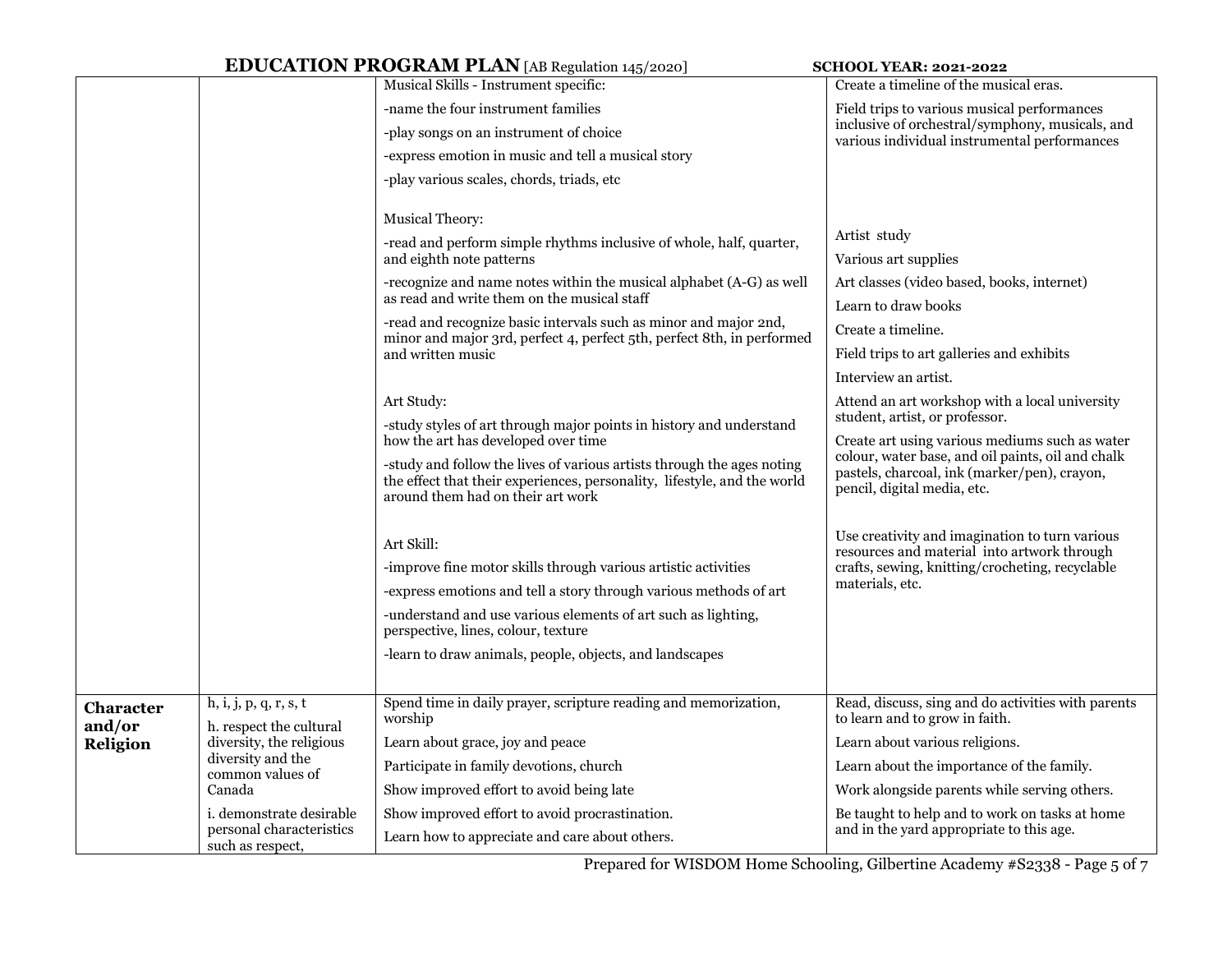## **EDUCATION PROGRAM PLAN** [AB Regulation 145/2020] **SCHOOL YEAR: 2021-2022**

|                                                                                                                                                                                                                                                                                                   | <b>LID O CARLION THOONUM THEN</b> RD REGULATOR 145/2020                                                                                                                                                                                                                                                                                                                                                                                                                                                                                                                                                             | 5011001 TEAR. 2021-2022                                                                                                                                                                                                                                                                                                                                                                                                                                                                                                                                                                                                                                                                   |
|---------------------------------------------------------------------------------------------------------------------------------------------------------------------------------------------------------------------------------------------------------------------------------------------------|---------------------------------------------------------------------------------------------------------------------------------------------------------------------------------------------------------------------------------------------------------------------------------------------------------------------------------------------------------------------------------------------------------------------------------------------------------------------------------------------------------------------------------------------------------------------------------------------------------------------|-------------------------------------------------------------------------------------------------------------------------------------------------------------------------------------------------------------------------------------------------------------------------------------------------------------------------------------------------------------------------------------------------------------------------------------------------------------------------------------------------------------------------------------------------------------------------------------------------------------------------------------------------------------------------------------------|
| responsibility, fairness,<br>honesty, caring, loyalty<br>and commitment to<br>democracy<br>j. recognize the<br>importance of personal<br>well-being and appreciate<br>how family and others<br>contribute to that well-<br>being<br>p. know how to work<br>independently and as<br>part of a team | Learn about punctuality, determination, generosity, kindness,<br>perseverance, selflessness, loyalty and other character traits.<br>Grow in strength of character.<br>Learn about people of recent times and through history whose<br>character is worthy of study: Louis Pasteur, Florence Nightingale,<br>Terry Fox and others.<br>Learn to identify bias, wrongful discrimination, and acts of injustice<br>in though, word, and action, personally, and in others.<br>Show improved willingness to admit to failure.<br>Show compassion for others and strive to make amends when they<br>have been mistreated. | Practice studied character traits.<br>Cooperate and participate while helping friends<br>who are moving. Help make some baking or meals<br>for a family in need.<br>Clean the yard in the fall or shovel snow in winter,<br>with mom and dad, for an elderly neighbour.<br>Make cards for others.<br>Do secret acts of service for someone in the family<br>(make their bed, pair up their clean socks). Do the<br>dishes or empty the dishwasher.<br>Personal reflection and discussion with others<br>Learn how to appreciate and care about others.<br>Read biographies of people whose character is<br>worthy of study: Louis Pasteur, Florence<br>Nightingale, Terry Fox and others. |
|                                                                                                                                                                                                                                                                                                   |                                                                                                                                                                                                                                                                                                                                                                                                                                                                                                                                                                                                                     | [tab to add subjects]                                                                                                                                                                                                                                                                                                                                                                                                                                                                                                                                                                                                                                                                     |

| <b>Resources to be used</b>                                                                            |                                                                                 | <b>Methods of Evaluations to be used</b> |                  |                                                                    |  |
|--------------------------------------------------------------------------------------------------------|---------------------------------------------------------------------------------|------------------------------------------|------------------|--------------------------------------------------------------------|--|
| (including but not limited to)                                                                         | (choose with an "X" only the methods you prefer to use. Portfolio is mandatory) |                                          |                  |                                                                    |  |
| Library and Internet resources.<br>Easy Grammar Plus<br>Computer, tablet, cell phone, and land-line    | Subject(s)                                                                      | <b>Evaluation Method</b>                 | <b>Frequency</b> | Why this is<br>effective*                                          |  |
| Dance Mat Typing<br>All About Spelling                                                                 | Language,<br>Social, Art                                                        | Portfolio                                | Weekly           | Collection of work can<br>be seen and evaluated.                   |  |
| EasySpellingAid.com App<br>OpenOffice word processor<br>Badminton set                                  | All subjects                                                                    | <b>Parent Observation</b>                | Ongoing          | Parents see how<br>learning is progressing.                        |  |
| Tennis racquets and balls<br><b>Baseball</b> glove<br>Junior football                                  | All subjects                                                                    | Journal/Anecdotal                        | Daily            | Record of lessons and<br>activities show<br>progress.              |  |
| Singapore Math<br>Math flash cards/math games<br>Supplementary activities from teacherspayteachers.com | Math                                                                            | <b>Unit Tests</b>                        | Weekly           | Have a record of tests<br>and marks. Indicate<br>level of mastery. |  |
| John Acorn the Nature Nut videos<br>Building big Series with David Macaulay                            |                                                                                 | <b>CTBS</b>                              |                  |                                                                    |  |
| Apologia Science<br>Professor Noggins Trivia Games                                                     | All projects                                                                    | <b>Photos</b>                            | Almost daily     | Ongoing record of<br>education, of activity.                       |  |
| Various Science Kits<br>Various Science Experiment Supplies                                            |                                                                                 | <b>Other</b>                             |                  |                                                                    |  |
| The Way Things Work, and The New Way Things Work by Macauley                                           |                                                                                 |                                          |                  |                                                                    |  |

Prepared for WISDOM Home Schooling, Gilbertine Academy #S2338 - Page 6 of 7